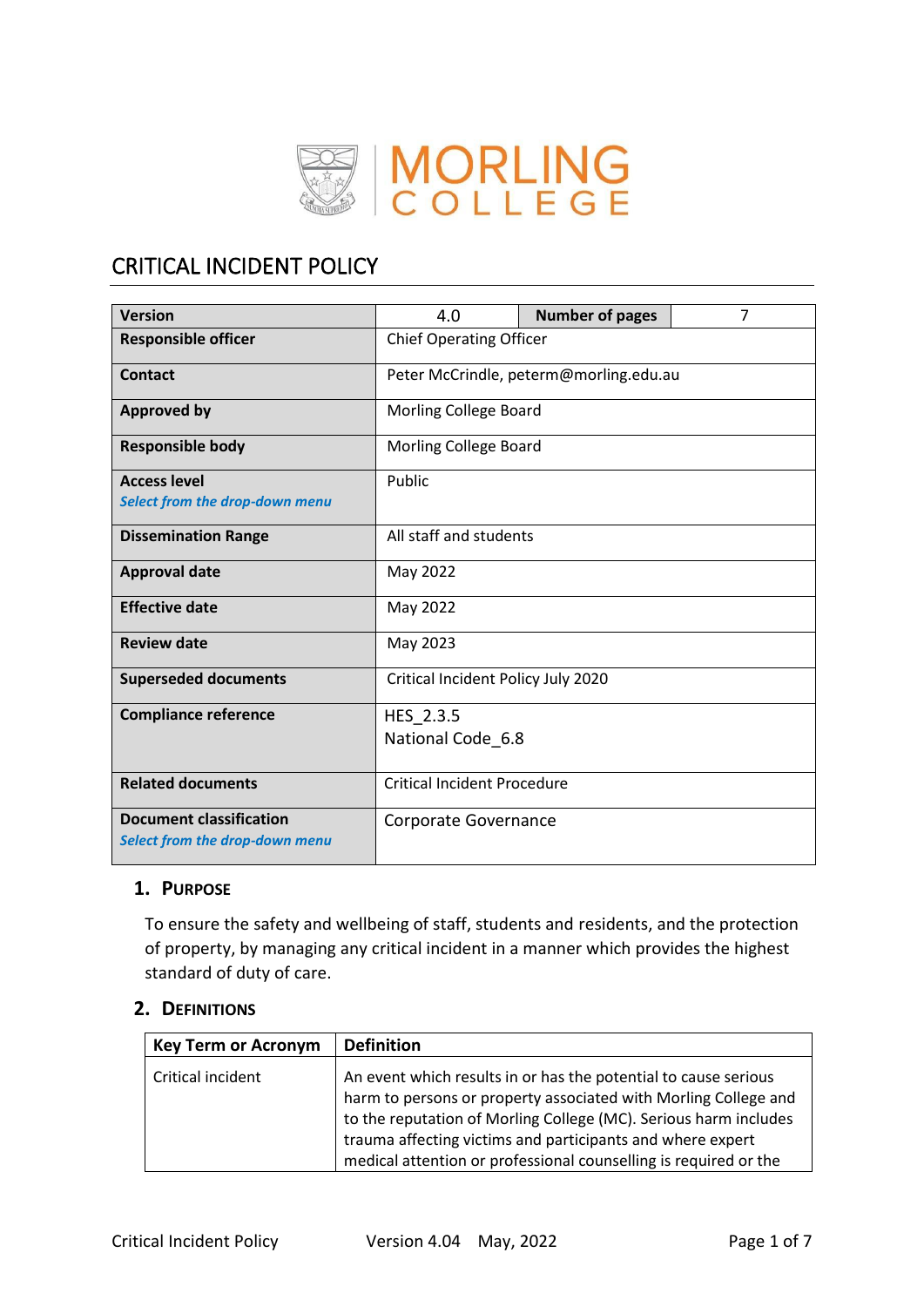|                                                   | cost of structural repair is substantial. An emergency is also a<br>critical incident.                                                                                                              |  |  |  |
|---------------------------------------------------|-----------------------------------------------------------------------------------------------------------------------------------------------------------------------------------------------------|--|--|--|
| Emergency                                         | An event, actual or imminent, which occurs on or off-site,<br>endangers or threatens to endanger life, property or the<br>environment of MC and requires a significant and coordinated<br>response. |  |  |  |
| <b>Emergency services</b>                         | Consist of the core services – police, fire and rescue services,<br>emergency medical services.                                                                                                     |  |  |  |
| <b>HES</b>                                        | Higher Education Standards Framework 2015                                                                                                                                                           |  |  |  |
| <b>National Code</b>                              | National Code of Practice for Providers of Education and Training<br>to Overseas Students 2018                                                                                                      |  |  |  |
| Possible Emergencies<br>and/or Critical Incidents | Emergencies and/or Critical Incidents, whether occurring<br>on-campus or off-campus, during or outside normal hours<br>of college activity, may include but are not limited to the<br>following:    |  |  |  |
|                                                   | Natural or human-made disasters or potential disasters<br>$\bullet$                                                                                                                                 |  |  |  |
|                                                   | Fire, bomb threat, hazardous materials spillage,<br>prolonged loss of a utility (e.g. water or power),                                                                                              |  |  |  |
|                                                   | Site invasion by those who cause harm to people or<br>damage to property, whether by intent or not                                                                                                  |  |  |  |
|                                                   | Incident onsite or offsite causing death or serious injury,<br>student or staff suicide                                                                                                             |  |  |  |
|                                                   | major vandalism                                                                                                                                                                                     |  |  |  |
|                                                   | Acts of self-harm or social irresponsibility                                                                                                                                                        |  |  |  |
|                                                   | Structural failure of building or equipment                                                                                                                                                         |  |  |  |
|                                                   | Acts of terrorism                                                                                                                                                                                   |  |  |  |
|                                                   | Riot or affray                                                                                                                                                                                      |  |  |  |
|                                                   | Onset of physical or mental illness                                                                                                                                                                 |  |  |  |
|                                                   | Witnessing a critical incident affecting third parties<br>including accident, assault, injury, death                                                                                                |  |  |  |
|                                                   | Person or persons missing and presumed to be at<br>substantial risk                                                                                                                                 |  |  |  |
|                                                   | Arrest                                                                                                                                                                                              |  |  |  |
|                                                   | A crime such as robbery or assault                                                                                                                                                                  |  |  |  |
|                                                   | An epidemic or pandemic                                                                                                                                                                             |  |  |  |
|                                                   | serious damage, or incidents with a potential for serious<br>damage or harm, to MC property or MC reputation.                                                                                       |  |  |  |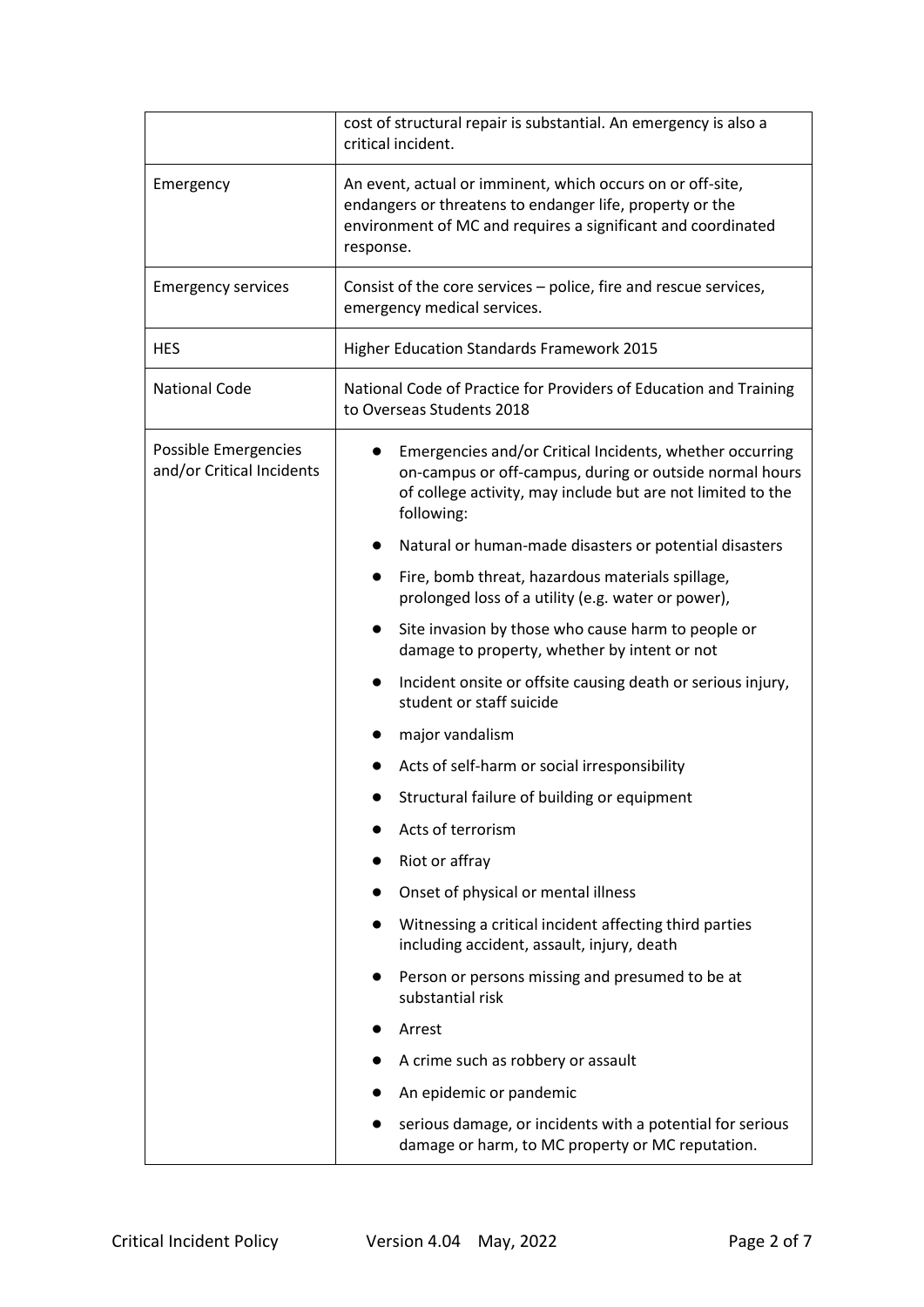| МC                   | <b>Morling College</b>                                                                         |  |
|----------------------|------------------------------------------------------------------------------------------------|--|
| Principal            | Morling College Principal                                                                      |  |
| CAO                  | <b>Chief Academic Officer</b>                                                                  |  |
| CAdO                 | <b>Chief Administrative Officer</b>                                                            |  |
| <b>COO</b>           | <b>Chief Operating Officer</b>                                                                 |  |
| <b>CCLO</b>          | Chief Community Life Officer                                                                   |  |
| <b>CIMT</b>          | Critical Incident Management Team                                                              |  |
| <b>National Code</b> | National Code of Practice for Providers of Education and Training<br>to Overseas Students 2018 |  |
| Staff                | Members of MC's academic and administrative staff.                                             |  |

# **3. SCOPE**

This policy applies to:

- students enrolled in, or attendance at, Morling College (MC) campus, noting this includes the Morling Residential College;
- students, staff, volunteers and visitors participating in officially endorsed MC activities (including non-academic activities);
- staff or contractors in the course of their duties on behalf of MC;
- a tenant of, or a tenant's occupation of, premises owned, operated or controlled by MC.

# **4. POLICY STATEMENT**

Morling College is committed to providing the highest standard of duty of care to staff and students, and to protect its property in the event of a critical incident. Critical incidents are managed within the MC Risk Management Framework and in accordance with the Higher Education Standard Framework (2015) and the National Code 2018.

# **5. RESPONSIBILITIES**

# **All staff and Students**

5.1 All staff are responsible for following this Policy and all procedures for managing critical incidents

# **Principal**

5.2 The Principal has overall responsibility and authority for oversight of a critical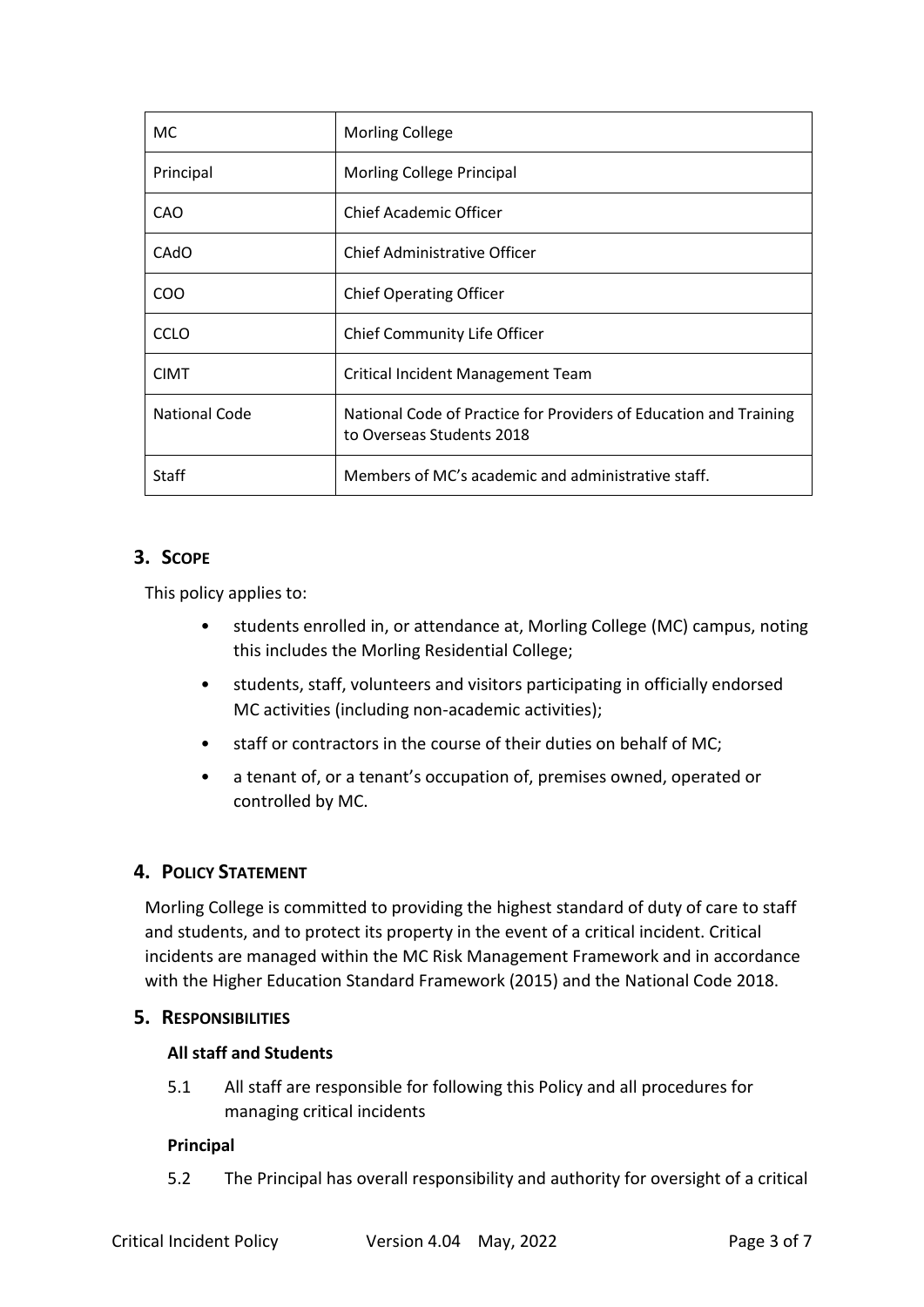incident.

- 5.3 The Principal is responsible for convening a Critical Incident Management Team to assist him manage the response to a critical incident to its successful completion.
- 5.4 MC is committed to the professional development of staff in relation to responding to critical incidents. The Principal will be responsible for the provision of staff training and engaging, where necessary, professional support. MC staff will be made aware of the critical incident policy and procedures and be given appropriate training to ensure the duty of care for domestic and international students is prominent in their thinking.

#### **Critical Incident Management Team**

- 5.5 Critical Incident Management Team is responsible for the response to critical incident with respect to:
	- coordinating Emergency Evacuation Procedures (if required)
	- liaising with Emergency Services and personnel to ensure effective ongoing management of the incident and post recovery
	- notifying relevant emergency contacts for staff of students involved in the incident and providing appropriate support
	- managing internal and external communications
	- coordinating assistance and support for family members of the Morling community, as required
	- coordinating appropriate counselling and support services
	- completing a critical incident report
	- reporting critical incidents (as appropriate) to:
		- o Morling's Insurance company
		- o SafeWork NSW or SafeWork WA
		- o ACT
		- o MC Board
	- implementing an ongoing plan of support to ensure follow up concerning the well-being of individuals involved in the incident, and the wider MC community.
	- making recommendations to the MC Board for the management of future incidents

#### **Membership of the Critical Incident Management Team (CIMT)**

5.6 The CIMT standard membership is the Principal and at least 2 other members of the Leadership Team (COO, CCLO, CAO and CAdO). The Principal may also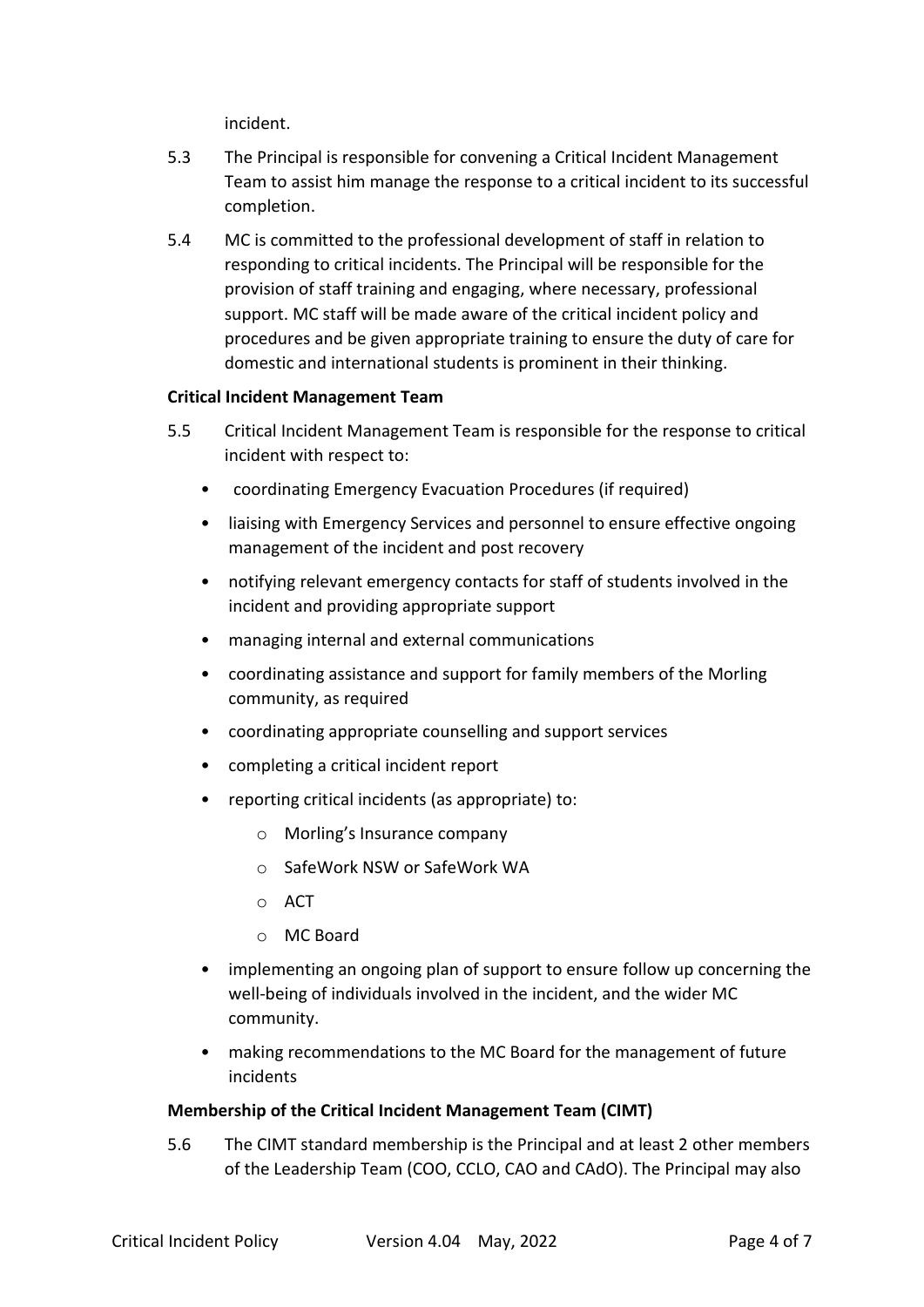include other staff or MC Board members, as relevant, depending on the nature of the critical incident.

#### **In the absence of the Principal**

- 5.7 In the event of the Principal being inaccessible, the Chief Operating Officer (COO) will undertake the responsibilities of the Principal for incidents in NSW and the CAdO for incidents in WA.
- 5.8 If neither the Principal, nor Chief Operating Officer are available then the Chief Community Life Officer (CCLO) or the Chief Academic Dean Officer CCAO) will be responsible to undertake the action steps outlined under Principal or COO below.

#### **Director of Student Services (DSS)**

#### 5.9 **Student Files**

The DSS is responsible for ensuring the student files are complete and up to date. For the purposes of managing incidents student files should normally contain:

- a coloured passport sized photograph
- emergency contact telephone numbers, details of next of kin, agent or sponsor
- other significant personal details: student ID, course details, medical conditions, allergy information, religion, etc.
- for international students, medical insurance details
- for international students, a copy of the Australian visa page of their passport.

# **Responsibility of Chief Operating Officer (COO) for NSW Incidents; or Chief Administrative Officer (CAdO) for WA incidents**

#### 5.10 **Critical Incident Register**

Maintain the Register of Critical Incidents

# 5.11 **Reporting to Australian College of Theology (ACT)**

Report serious incidents promptly to the Dean of the ACT. That is, incidents which result in serious harm to persons or property, often accompanied by trauma affecting victims and participants.

# **6. PRINCIPLES**

- 6.1 In the event of a critical incident, MC recognises that appropriate planning and infrastructure are required to manage the incident, including but not limited to:
	- an effectively responding to critical incidents both during and immediately following the incident, and for the management of the longer-term consequences of such an incident
	- appropriate support and counselling services available to those affected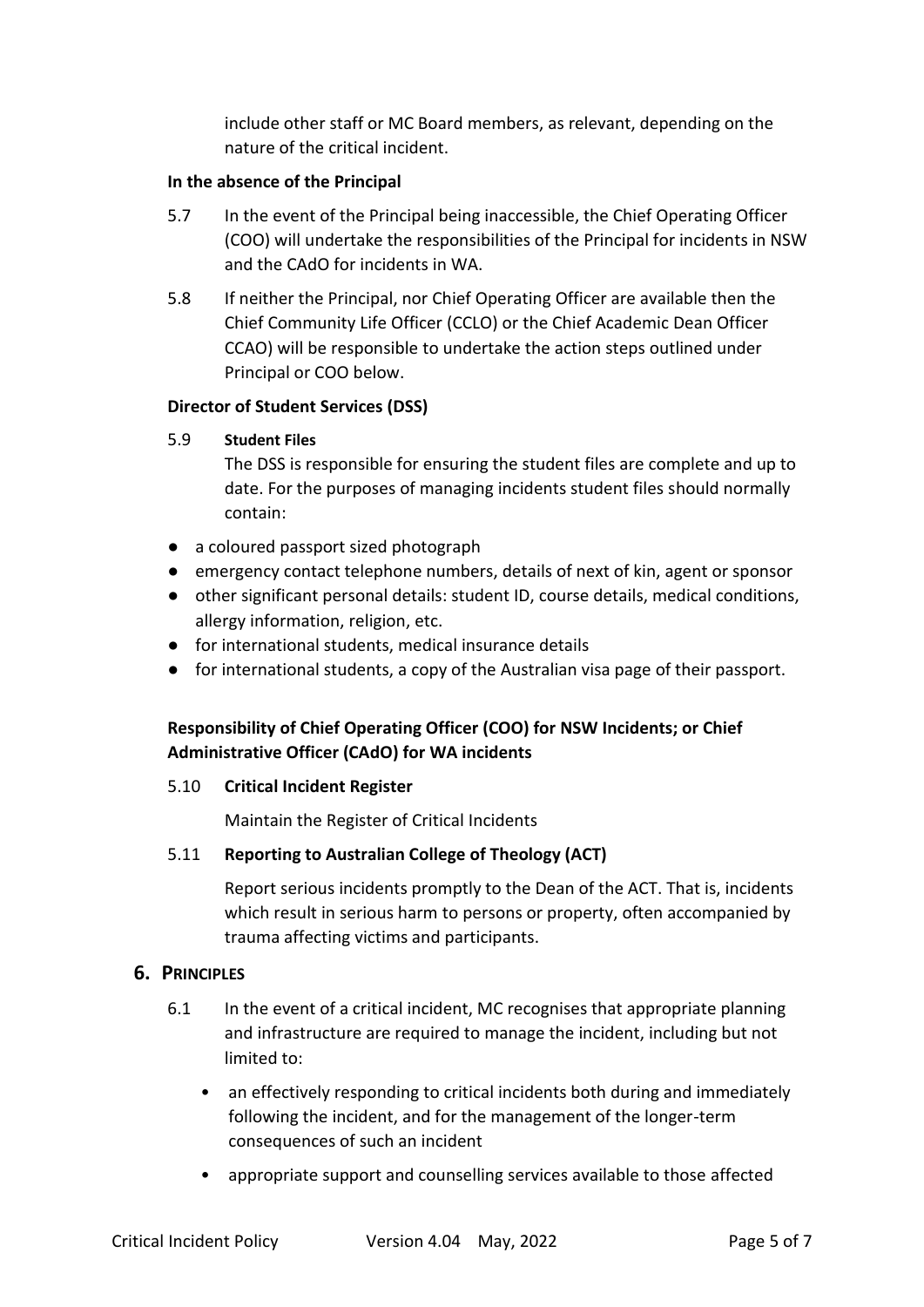- appropriate training and information resources provided to staff.
- 6.2 MC endeavours to provide appropriate resources to respond to a critical incident, including but not limited to
	- physical and psychological safety of affected students, staff, contractors, volunteers and visitors
	- emotional and physical support
	- interventions required at different phases following the incident.
- 6.3 Responses to critical incidents will be timely and professional and take into account the safety of individuals involved as the paramount consideration.
- 6.4 The level of response will be appropriate to the circumstances and scale of the critical incident.
- 6.5 Where it is suspected that a crime has taken place, care shall be taken to preserve the scene of the incident and any related evidentiary items, provided that it is feasible to do so without adversely impacting the health and safety of those involved.
- 6.6 MC will keep appropriate records of critical incidents and of follow up actions taken for a minimum of 2 years (and longer where regulation requires it)

#### **7. RELATED DOCUMENTS AND LEGISLATION**

ACT Critical Incident Policy

ISANA Critical Incident

Work Health and Safety Act 2011

Work Health and Safety Regulations 2017

TEQSA Higher Education Standard Framework 2021

The National Code 2018

MC Communications Policy

MC Evacuation Procedures

MC First Aid Policy and Procedures

MC Risk Management Policy

MC Work Health and Safety Policy and Procedure

SafeWork NSW Incident Report Form

#### **8. REFERENCES**

World Health Organisation

Excelsia Critical Incident Policy

#### **9. VERSION HISTORY**